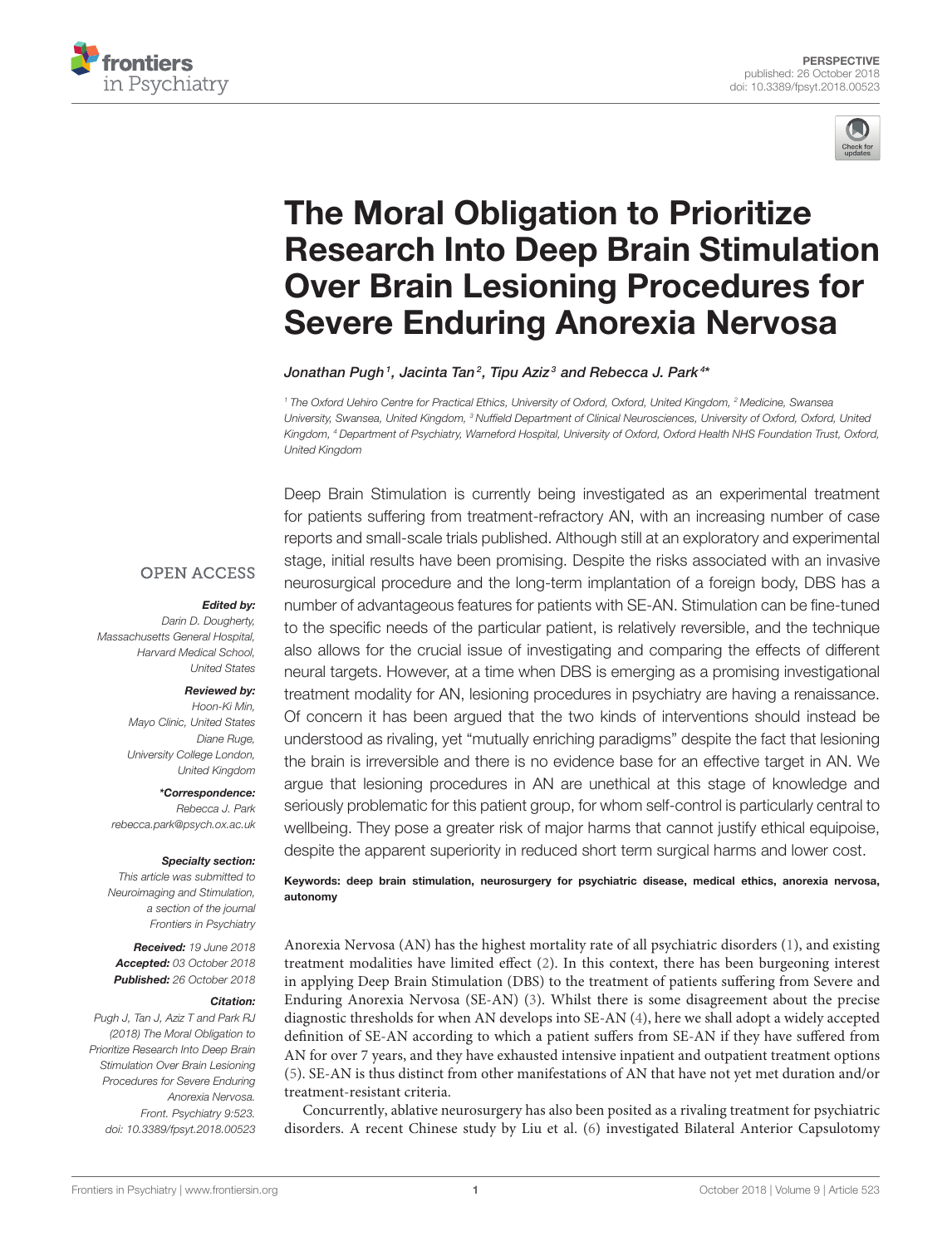in the treatment of patients of AN of lesser  $(>3$  years) duration. Notably, participants had not received all alternative treatment modalities recommended by evidence-based guidelines provided by organizations such as the National Institute for Health and Care Excellence [e.g., [\(7\)](#page-3-6)], as these were not available. For example, participants in the study had only undergone 3 months of psychotherapy, whilst NICE recommends that individual eating-disorder-focused Cognitive Behavioral Therapy (CBT-ED) should typically consist of up to 40 sessions over 40 weeks [\(7\)](#page-3-6). Accordingly, participants in Liu et al.'s study do not qualify as suffering from SE-AN according to the definition that we adopt here.

In Liu et al.'s study, BMI increased, but as there was no measure of eating disorder psychopathology, it is unclear if this was a consequence of on-going disordered eating. The authors respectfully acknowledged that their patients are different from those deemed treatment refractory in other countries, as there was little available eating disorder expertise in China-and that had this been available these patients might have recovered without surgery. Despite this, and of concern to us, a published follow-up comment on this study suggested that ethical research into DBS and stereotactic ablation for AN can and should proceed in parallel.

Here, we argue in favor of prioritizing research into DBS as a neurosurgical treatment modality for SE-AN, and explain why at this point in our scientific understanding DBS should be prioritized over ablative interventions, and reserved for patients with SE-AN as we have defined it here.

All neurosurgical interventions for SE-AN must currently be considered experimental. Therefore, great care must be taken to protect patients from harm [\(8\)](#page-3-7). Of course, patients receiving DBS for any indication are unavoidably put at risk of some harm, since they must first undergo an invasive neurosurgical procedure. They must also maintain an implanted foreign device for a long period of time. However, since there are few published reports of DBS in the treatment of SE-AN, it is difficult to fully assess its safety and efficacy in this context. Nonetheless, the feasibility of this approach has been demonstrated [\(3\)](#page-3-2).

Whilst the risk posed by DBS for movement disorders is generally deemed to be acceptably low, the potential risk of surgical complications and non-compliance may be exacerbated in the context of DBS treatment SE-AN, due to patients' severe chronic malnutrition [\(8\)](#page-3-7). Moreover, the limited evidence base on efficacy and on the optimal neural target for stimulation in SE-AN makes it difficult to assess whether DBS will benefit a particular patient. Nonetheless, whilst further research is necessary, emerging evidence of DBS for SE-AN is promising [\(3\)](#page-3-2), and our published neuroethical guidelines argue that the potential benefits of DBS can outweigh its risks and costs for some carefully selected patients [\(8\)](#page-3-7).

Despite its attendant risks, DBS has a number of advantages as a neurosurgical intervention. First, in so far as its effects are stimulation-dependent, DBS is reversible; and on ceasing stimulation, the physical components of the DBS system can be explanted. Despite emerging evidence suggesting that DBS can lead to some non-stimulation dependent long term effects [\(9,](#page-3-8) [10\)](#page-3-9), overall long-term evidence of other potential non-stimulation-dependent effects of DBS is lacking [\(11\)](#page-3-10). Moreover the evidence from DBS for movement disorders suggests that significant therapeutic effects and side-effects of the procedure are stimulation-dependent. This has the important implication that patients who do not view the therapeutic effect and/or the side-effects of treatment positively can stop the effects of treatment. It is true that this will come at the cost of either a further neurosurgical procedure, or the long-term maintenance of a latent device in the body. However, we believe that the benefits of reversibility can outweigh these costs, due to the implications that it has for the control that patients may exert over their treatment. This is particularly important in the context of SE-AN, as we explain below.

As compared to lesioning not only is DBS relatively reversible, it is also patient-specific, since voltages can be fine-tuned to the specific sensitivities of the patient. Furthermore, DBS also allows for the option of exploring the effects of different neural targets. This latter feature is particularly important, given that no one neural target has proven efficacy in SE-AN. Treatment teams can modulate neural activity in a particular brain region posited to be central to a patient's pathophysiology and track neural and symptomatic effects in order to optimize and individualize the treatment. Double blinded on-off phases can also be incorporated into protocols to explore the potential influence of placebo effects [\(12\)](#page-3-11).

However, at a time when DBS is emerging as a promising investigational treatment modality for AN, lesioning procedures in psychiatry more generally are also having a renaissance. Although ablative neurosurgery in psychiatry has a notorious history, it has been argued that technological developments and robust consent procedures have allowed for safer and more effective interventions [\(13\)](#page-3-12).

While there is some precedent for ablative surgery in other psychiatric disorders [\(13\)](#page-3-12), like DBS, there is currently very little evidence supporting the efficacy of ablative neurosurgery for SE-AN [\(14\)](#page-3-13). Furthermore, there are no published systematic comparisons between DBS and ablative neurosurgery for any psychiatric indication [\(15\)](#page-3-14). We thus currently lack the data to make an informed comparison between the effectiveness of DBS and ablative neurosurgery for SE-AN, and at this stage of experimental investigation an ablative procedure risks permanent harm.

Nonetheless, notwithstanding any potential differences in effectiveness, it has been suggested that ablative neurosurgery may have some advantages over DBS as a general treatment method for some psychiatric patients, particularly those exhibiting co-morbid substance abuse or personality disorders, even though it is irreversible, non-adjustable, and arguably poses a greater risk of neurological side-effects than DBS [\(15,](#page-3-14) [16\)](#page-3-15). The main reason offered in favor of this view is that ablative neurosurgery does not require the long-term maintenance of an implanted device; as such, it poses lower risk of postoperative infection, and is likely to be less expensive than long-term DBS treatment [\(15\)](#page-3-14). It might also be suggested that DBS for psychiatric disorders typically requires the use of high voltage stimulation, which might lead to short battery life and the need for major recovery surgery every several years.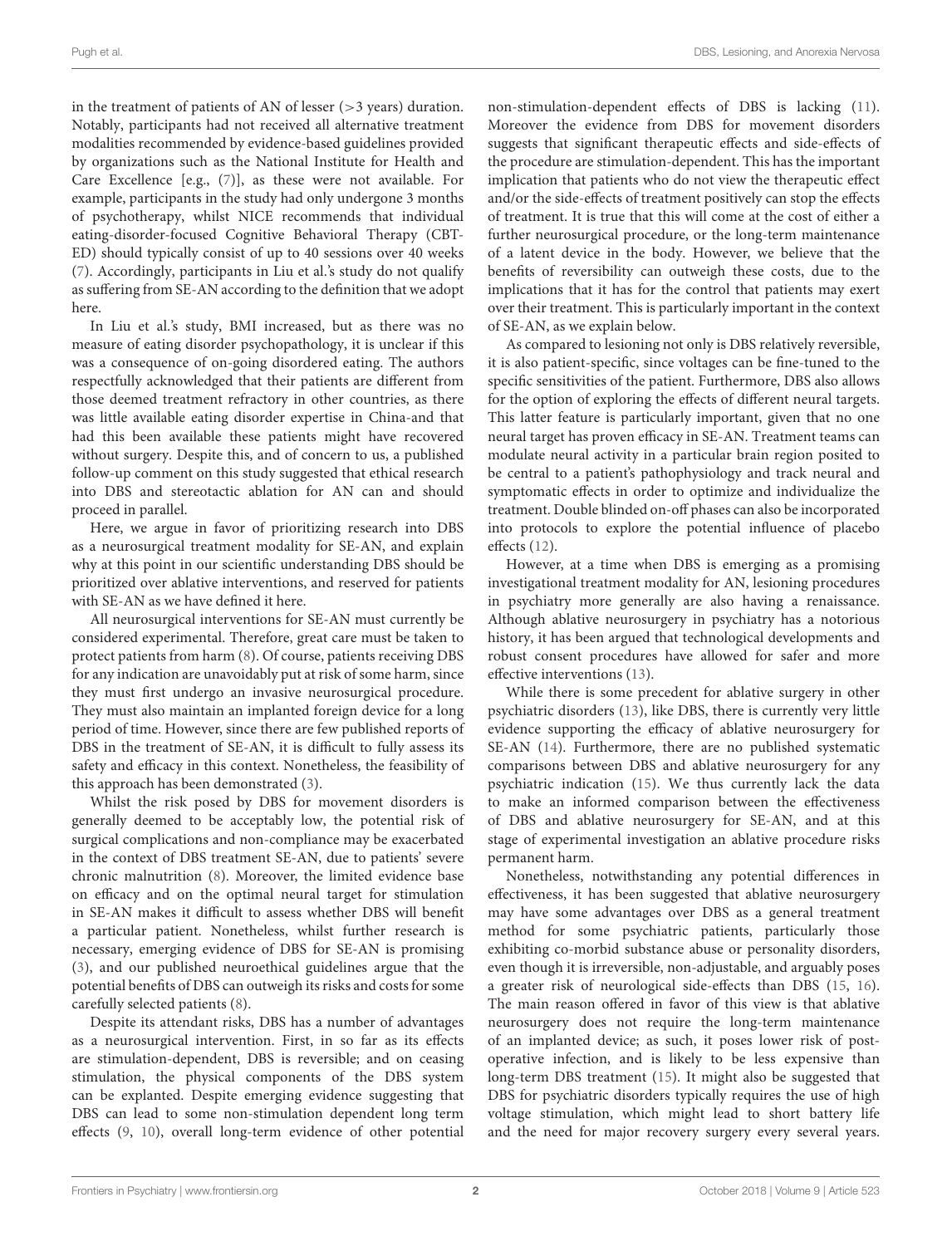However, this additional concern can be circumvented by the use of rechargeable devices, which will last over 10 years even at high voltages needed, as employed in our recent trial protocol [\(12\)](#page-3-11).

Given the considerations outlined above, some commentators have argued that DBS and ablative neurosurgery should be understood as rivaling, yet "mutually enriching paradigms" in psychiatry [\(16\)](#page-3-15). On this "rival paradigms" approach, ablative neurosurgery is understood to be based on a "quick fix" paradigm, whilst DBS is understood to be based on a paradigm of "adjustability" [\(16\)](#page-3-15). Neither paradigm is understood to be absolutely superior, but rather each paradigm is associated with a different set of costs and benefits for particular patients [\(16\)](#page-3-15). On the contrary though, we believe that DBS and ablative neurosurgery are not equal rivals in the context of SE-AN. We argue that DBS should be prioritized as an investigational treatment modality for SE-AN, and that lesioning procedures are not ethically justifiable at this stage of knowledge, given the greater risk of major harms they pose, in addition to the lack of evidence regarding their efficacy.

In our view, and that of our patients, lesioning is particularly problematic for patients for whom control is central, and it potentially poses a greater risk of major harms. This claim may seem surprising, since it might be argued that ablative procedures would be practically or medically preferable to DBS for SE-AN patients in particular, due to their pronounced infection risk, and lower likelihood of compliance with long-term follow up. However, the justification for this claim is that reversibility and adjustability are particularly valuable in the context of SE-AN, because of the particular vulnerabilities of these patients [\(8\)](#page-3-7).

SE-AN is often an ego-syntonic disorder, and patients can experience considerable ambivalence about recovery [\(8\)](#page-3-7). With a highly limited evidence base for effective treatments, many with SE-AN have few options remaining to them and feel hopeless. At the same time, the sense of control and identity which SE-AN can provide can mean that while desperate for recovery, patients may at the same time feel terrified of losing control of the recovery process, and uncertain of their identity should they begin to recover. Psychological control thus plays a central role in the etiology and maintenance of SE-AN.

Accordingly, the adjustability and reversibility of DBS takes on a particularly significant value in SE-AN, since these features allow the individual to retain an important sphere of control, even while making a momentous decision to undergo neurosurgery. Most obviously, the patient can choose to cease stimulation, and even have the device explanted. Significantly, the patient who chooses to continue stimulation still continues to make active choices in collaboration with their treatment teams about her treatment, which reduces the likelihood of experiencing a loss of control. This adjustability also enables treatment teams to make greater allowances for the potential ambivalence of the patient toward treatment and to maintain engagement in a collaborative process of working toward recovery with DBS. In contrast, irreversible ablative neurosurgery, particularly give the lack of proven efficacy, does not allow for this sphere of control.

Indeed, patients in our current trial of DBS have echoed this line of argument. The following is a quotation from a patient interviewed about positive effects of DBS treatment for SE-AN at 12-month follow-up. The patient offered the following (unprompted) reflections on hearing about brain lesioning procedures for SE-AN:

. . .And I thought to myself, I wouldn't do that.. .because then it's very permanent and irreversible. . . although you wouldn'thave to have the device (and for a moment I thought, well, it would be nice not to have a snake running down my front,) but then I thought, no, I wouldn't want that. It seems to take the choice out of it. . . .

Furthermore, in a recently published case study of ablative neurosurgery performed on an ego-dystonic SE-AN patient, the authors note that when the patient was asked at a 3-month follow-up whether "she would have had the surgery knowing what she knows now," she answered negatively [\(17\)](#page-3-16). This is despite the fact that the patient had consented to the procedure, and her condition had improved according to many objective measures. Although the patient changed to answer the question positively at 1-year follow up, this example shows the potential difficulties when deploying an irreversible procedure in patients who may experience ambivalence about their condition, and the dangers of offering irreversible surgical treatment to this patient group.

In summary, surgical ablation is a process where the alteration is "done to" the passive patient; whereas DBS is a dynamic process in which the patient is actively involved in making on-going decisions with the surgical and psychiatric team. We believe that there is a legitimate concern regarding the ethical basis, acceptability, and the potential impact of ablative neurosurgery on SE-AN patients, and DBS should be favored despite its higher cost because of its adjustability and reversibility.

### ETHICS STATEMENT

This research has been granted ethics approval: Oxford A REC 13/0267 with fully informed consent from participants which includes consent for the use of anonymized quotations from their interviews within research publications.

# AUTHOR CONTRIBUTIONS

JP, JT, TA, and RP were all involved in the initial conceptual design of the paper. JP developed an initial draft. JT, TA, and RP each collaboratively reviewed and edited the manuscript for intellectual content.

# FUNDING

Funding for RP was provided by MRC Confidence in Concept Award MC\_PC\_12020, a donation from the Charles Wolfson Charitable Trust, and a grant from the Swiss Anorexia Foundation. Funding for JP was provided by the Wellcome Trust, grant number 203195/Z/16/Z.